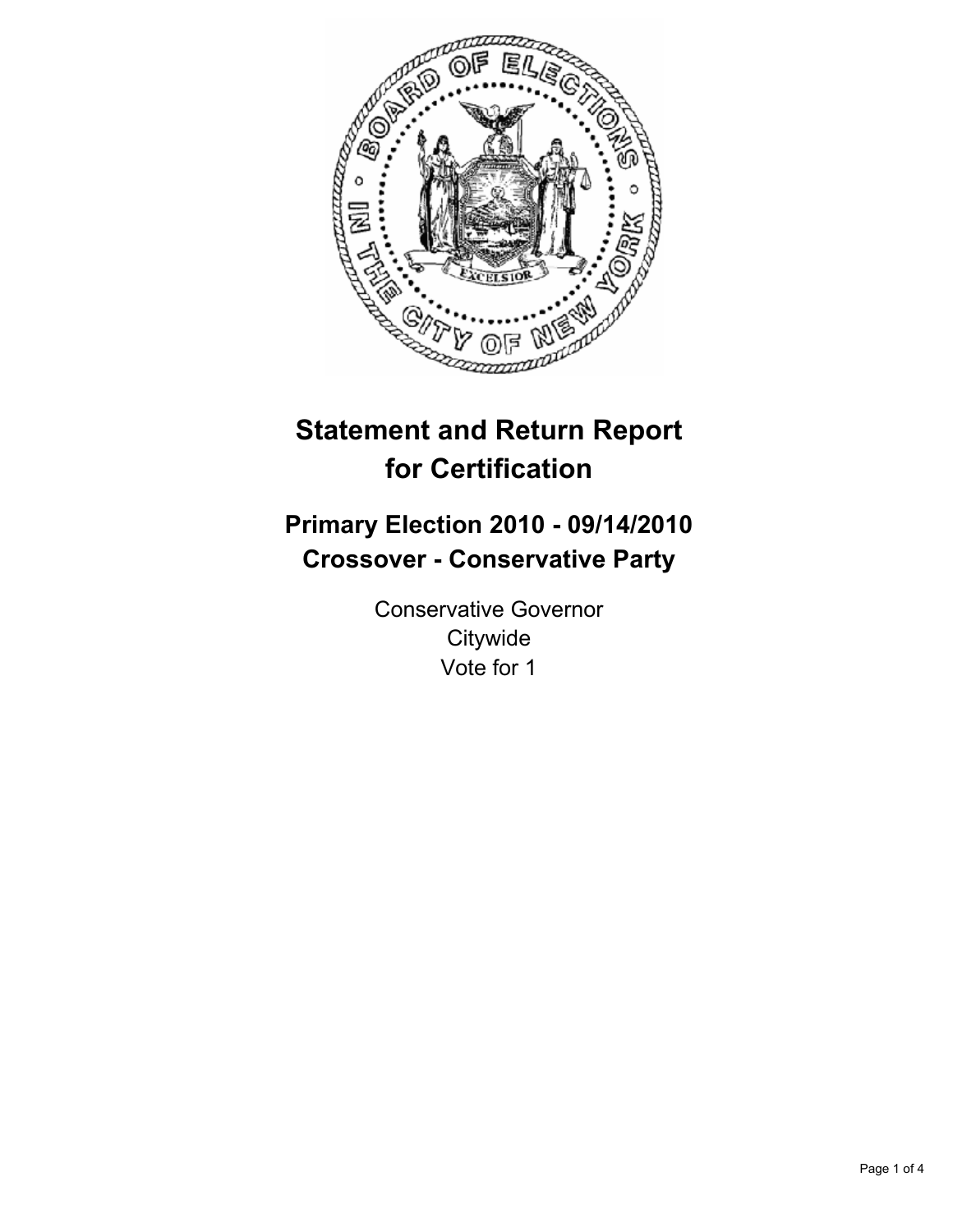

## **New York County**

| <b>PUBLIC COUNTER</b>    | 126 |
|--------------------------|-----|
| <b>EMERGENCY</b>         | 0   |
| ABSENTEE/MILITARY        |     |
| AFFIDAVIT                | 3   |
| <b>RICK A LAZIO</b>      | 91  |
| RALPH C LORIGO           | 28  |
| CARL PALADINO (WRITE-IN) |     |
| NO NAME (WRITE-IN)       | 3   |
| PALADINO (WRITE-IN)      | 2   |
| PALIDINO (WRITE-IN)      |     |
| <b>Total Votes</b>       | 126 |

#### **Bronx County**

| <b>PUBLIC COUNTER</b>    | 313 |
|--------------------------|-----|
| <b>EMERGENCY</b>         | 0   |
| ABSENTEE/MILITARY        | 11  |
| AFFIDAVIT                | 3   |
| <b>RICK A LAZIO</b>      | 107 |
| RALPH C LORIGO           | 61  |
| CARL PALADINO (WRITE-IN) | 2   |
| PALADINO (WRITE-IN)      |     |
| PALLINDINO (WRITE-IN)    |     |
| RON PAUL (WRITE-IN)      |     |
| <b>Total Votes</b>       | 173 |

### **Kings County**

| <b>PUBLIC COUNTER</b>            | 391 |
|----------------------------------|-----|
| <b>EMERGENCY</b>                 | 0   |
| ABSENTEE/MILITARY                | 25  |
| <b>AFFIDAVIT</b>                 | 3   |
| <b>RICK A LAZIO</b>              | 322 |
| <b>RALPH C LORIGO</b>            | 68  |
| ARTHUR SADOWKSI (WRITE-IN)       | 1   |
| CARL PALADINO (WRITE-IN)         | 2   |
| CARL PALIDINO (WRITE-IN)         |     |
| PALADINO (WRITE-IN)              |     |
| RAFFAELLO P. PARFETTO (WRITE-IN) |     |
| <b>Total Votes</b>               | 396 |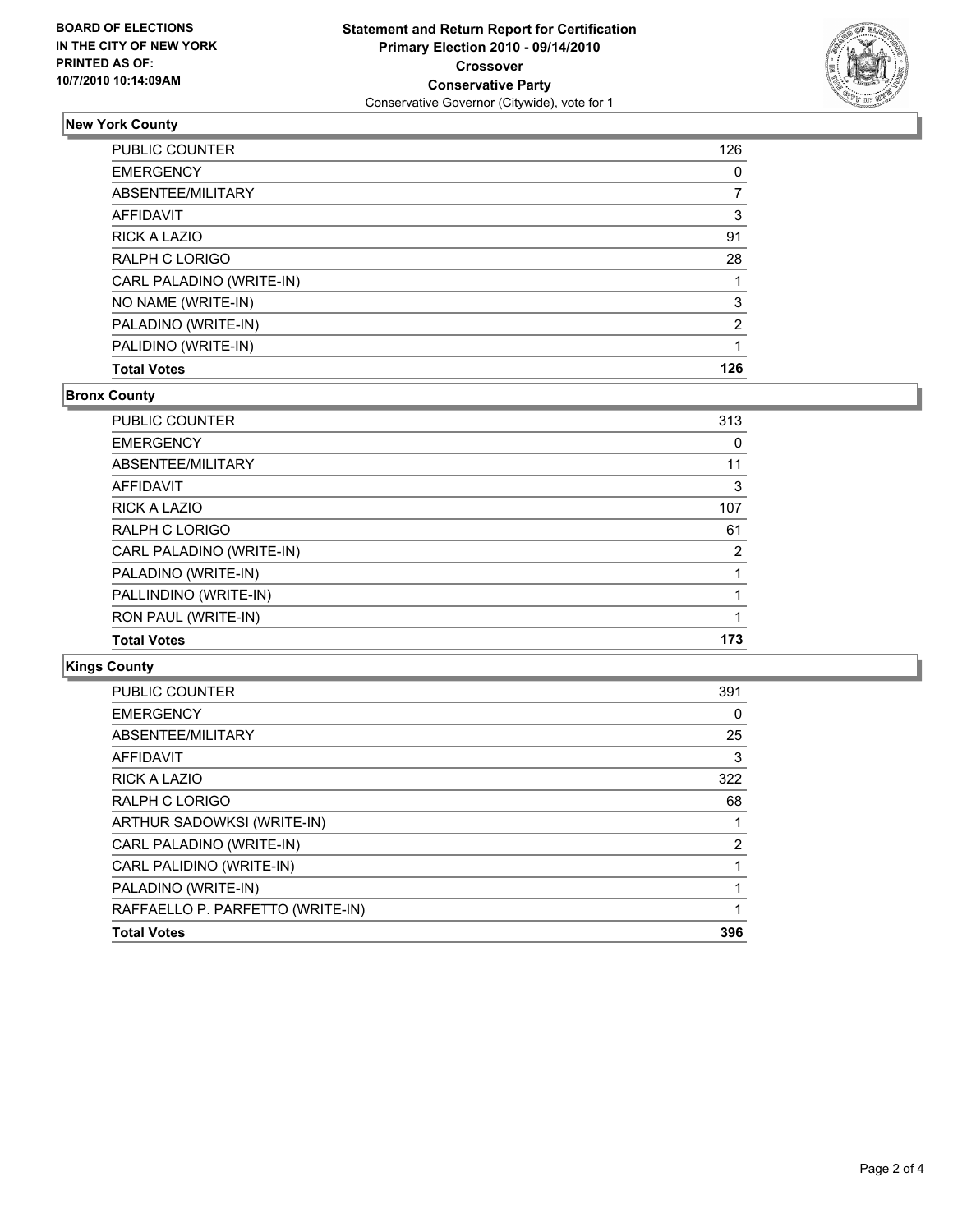

## **Queens County**

| <b>Total Votes</b>        | 593 |
|---------------------------|-----|
| ISAAC SASSON (WRITE-IN)   |     |
| CARL PALLIDINO (WRITE-IN) |     |
| CARL PALLADINO (WRITE-IN) |     |
| CARL PALADINO (WRITE-IN)  | 18  |
| ANDREW CUOMO (WRITE-IN)   |     |
| RALPH C LORIGO            | 133 |
| <b>RICK A LAZIO</b>       | 438 |
| AFFIDAVIT                 | 2   |
| ABSENTEE/MILITARY         | 72  |
| <b>EMERGENCY</b>          |     |
| <b>PUBLIC COUNTER</b>     | 539 |

#### **Richmond County**

| PUBLIC COUNTER              | 675 |
|-----------------------------|-----|
| <b>EMERGENCY</b>            | 0   |
| ABSENTEE/MILITARY           | 17  |
| <b>AFFIDAVIT</b>            |     |
| <b>RICK A LAZIO</b>         | 287 |
| RALPH C LORIGO              | 71  |
| CARL PALADINO (WRITE-IN)    | 16  |
| MICHAEL GRIMM (WRITE-IN)    | 2   |
| RALPH C. ANOTADO (WRITE-IN) |     |
| <b>Total Votes</b>          | 377 |